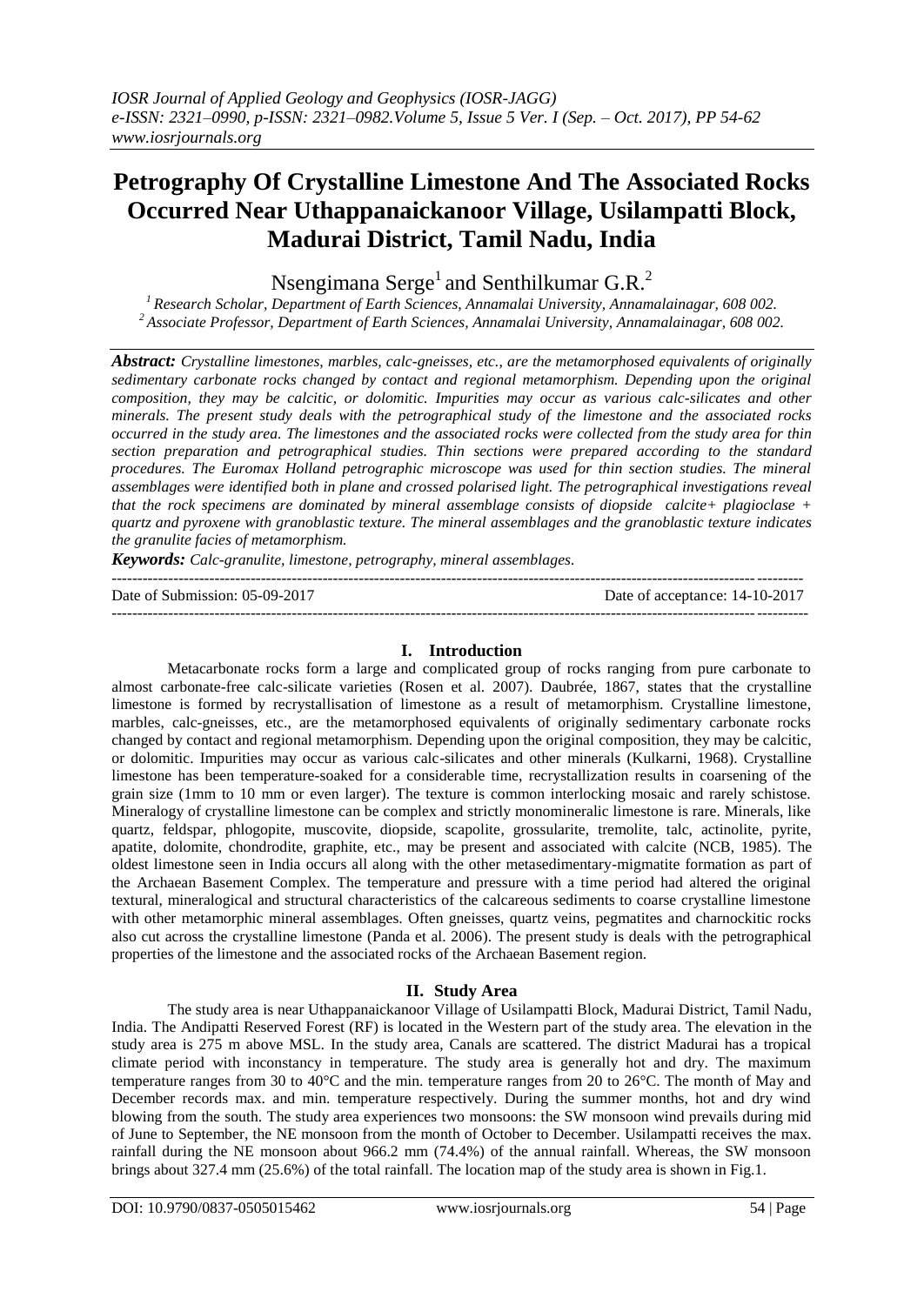

**Fig. 1.** Location map of the study area.

## **III. Materials And Methods**

## *A. Specimen collection*

During the field work ten representative specimens, including the limestone and the associated rocks, were collected from the study area for thin section preparation and petrographical studies. Two different colour limestones observed in the study area which are in white and grey colours. The limestones and the associated rocks were collected separately and packed carefully for further investigations. The collected rock specimens are shown in Figure 2.

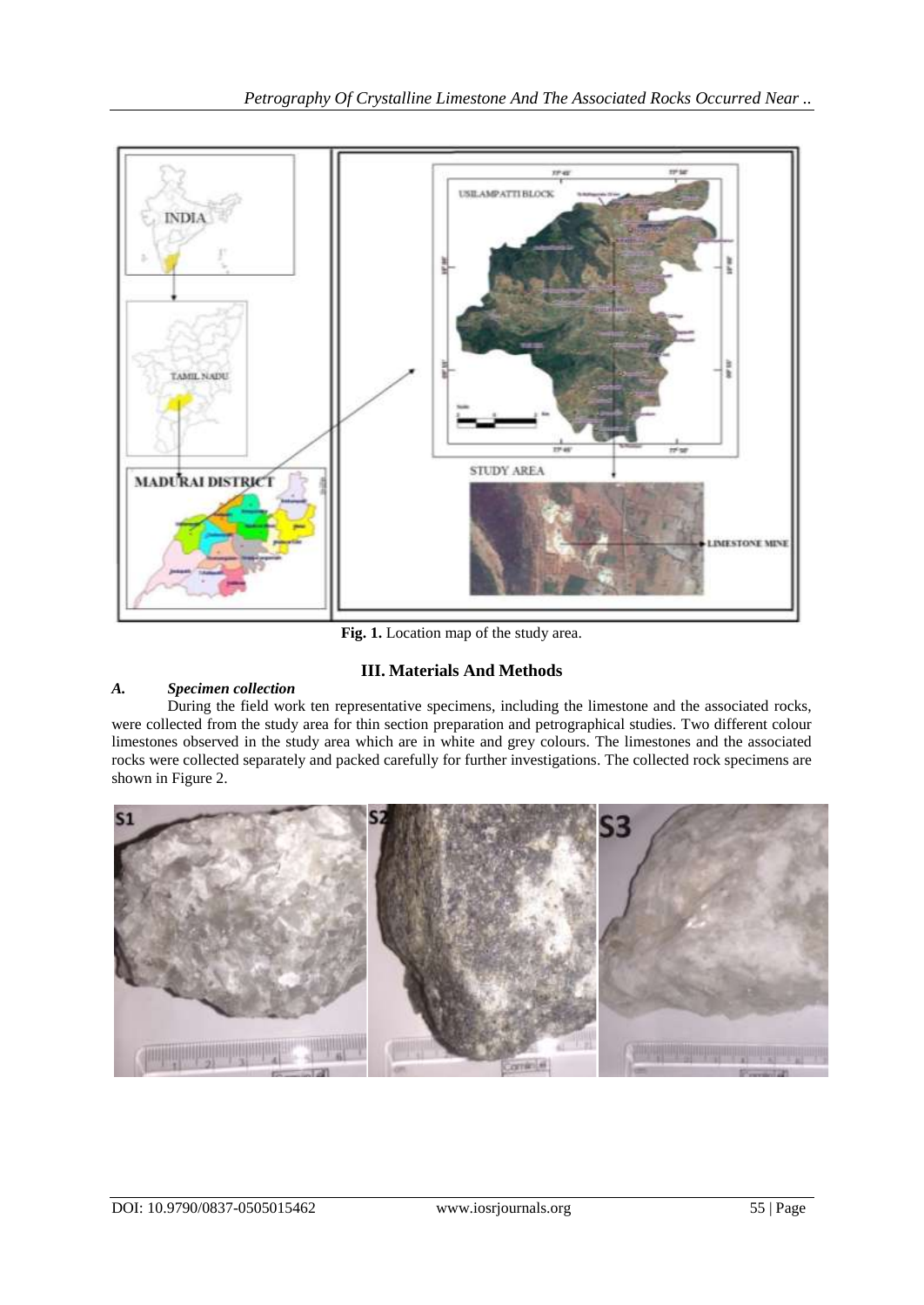

*Fig. 2. Rock specimens of the study area: S1,grey limestone; S2, pyroxene granulites; S3, white limestone; S4, white Limestone with yellow tint; S5, limestone with mica flakes; S6, amphibolite; S7, calc-granulites with pyrite;S8, limestone and granulite contact; S9, crystalline limestone.*

## *B. Preparation of thin sections*

After washing and drying the specimens, it was dispatched to the lab for preparation of thin sections. For this study, thin sections were prepared according to the standard procedures from M/s. Lab Crystals, Lucknow, Uttar Pradesh.

#### *C. Microscopy*

The *Euromax Holland petrographic microscope* was used for petrographical studies. The mineral assemblages were identified both in plane and crossed polarised light. Based on the investigations a detailed textural and the mineralogical studies were done with the prepared slides.

## **IV. Results**

### **S1: Grey limestone**

*Texture:*

In the grey limestone most of the minerals are in subhedral form and, all the minerals are completely recrystallised, grano-blastic texture in nature (Fig.2S1).

#### *Mineralogy:*

Calcite, quartz and muscovite are found in the thin section. This thin section is dominated by calcite minerals. Calcite crystals are subhedral in shape, uniaxial native, colourless in plane polarized light and have low relief. It shows perfect rhombohedral cleavage, symmetrical extinction, polysynthetic twinning interference colour higher order blue, yellow, twinkling effect with higher birefringence. The calcite has a grey to higher order bluish interference colour. Quartz associated with the calcite, occurs as anhedral crystals with first order grey interference colour. The metamorphism imposed the quartz with wavy extinction. The other mineral is diopside, which appears to be pale green in plane polarized light and has a second order blue and yellow interference colours. Muscovite with pink interference colour third order, subhedral in shape, parallel twinning colourless under polarized light and other varieties of mica minerals are present. The mineralogical composition and textural compound comfirm that the rock is of granulitic facies (Fig.3A)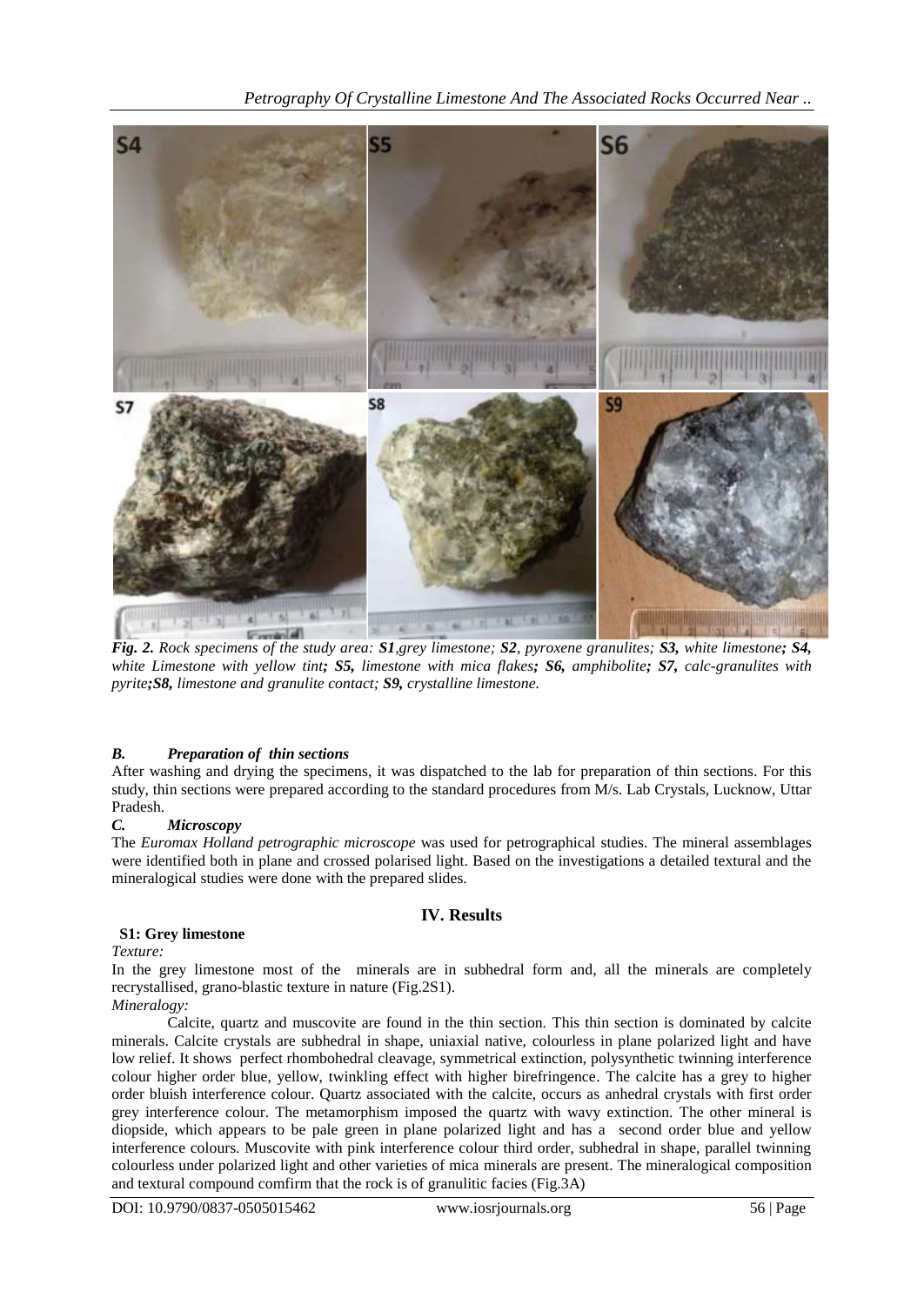## **S 2: Pyroxene granulites**

## *Texture*

In pyroxene granulite most of the minerals are subhedral to anhedral form, the mode of growth, all minerals are completely crystallized, simultaneously, it is crystallo-blastic and some minerals are in a lenticular form so they are grano-blastic. Mostly degree of recrystallisation is uniform (Fig.3S2). *Mineralogy:*

Augite, plagioclase, quartz, mica and iron minerals are present in the thin section. Quartz occurs as first order grey interference colour with anhedral crystals, birefringence low colourless under plane polarized, cleavage absent and non-pleochroic. The metamorphism imposed the quartz with undulatory extinction. Plagioclase is colourless, subhedral form, perfect cleavage, first order grey, lamellar twinning, inclined extinction with 29 degrees of angle; it is labradorite. Calcite occurs in very less amount. Augite occurs as colourless and nonpleochroic under the plane polarized light, pale greenish third order interference colour, polysynthetic twinning, and inclined extinction with 38 degrees angle. A few dark coloured minerals are present in a small amount which is identified as Fe mineral (Fig.3B).

## **S3: White limestone**

#### *Texture:*

The white coloured limestone the minerals are subhedral and anhedral form, the mode of growth in all minerals are completely crystallized, crystallo-blastic texture and some minerals shows lenticular form so they are in grano-blastic texture. The degree of recrystallisation is uniform in general(Fig.2S3). *Mineralogy:*

The specimen thin section is dominated by calcite mineral, completely recrystallized thus granoblastic texture. Calcite crystals occur in euhedral and rhombohedral shape. It shows perfect rhombohedral cleavage and symmetrical extinction. The calcite has a grey to higher order bluish or pinkish interference colour with lamellar twinning. Quartz shows first order grey interference colour, anhedral in shape with wavy extinction. Diopside appears to be pale green in plane polarized light and has a second order blue and yellow interference colours and an oblique, muscovite with pink interference colour third order, subhedral in shape, parallel twinning colourless under polarized light and other varieties of mica minerals are present (Fig.3C).

## **S4: Limestone with yellow tint**

*Texture:*

In this limestone with yellow shades, the minerals are subhedral and anhedral form, the minerals are completely crystallized, greater pert is crystallo-blastic and some minerals are in lenticular form so they are grano-blastic in texture(Fig.2S4).

## *Mineralogy:*

Calcite, mica, quartz and pyroxene are the minerals present in this section. Under the microscope it was observed that calcite is the dominating mineral, the other mineral is in less amount. The other minerals present in the rock are muscovite, quartz and pigeonite. Calcite exhibits grey to higher order bluish or pinkish interference colour, perfect rhombohedral cleavage and symmetrical extinction. The calcite grains show polysynthetic twinning. The muscovite is pleochroic from colourless to light brown. Muscovite shows second order green to orange interference colour, euhedral in shape and parallel extinction. Quartz occurs as first order grey interference colour with anhedral crystals, colourless under plane polarized, cleavage absent and nonpleochroic. The metamorphism imposed the quartz with wavy extinction. The pyroxene in the rock is typically pigeonite. It shows second order yellow interference colour, one set of perfect cleavage. It shows inclined extinction of about 26 $^{\circ}$ . The mineral assemblage of the rock is calcite + quartz + muscovite + pigeonite (Fig.3D).

### **S5: Limestone with mica flakes**

#### *Texture:*

Majority of the minerals are subhedral, the mode of growth of all minerals are completely crystallized. Granoblastic and and the degree of recrystallisation is almost uniform(Fig.2S5).

## *Mineralogy:*

Minerals calcite, mica and plagioclase are seen in this section. The majority of the grains are calcite and the remaining minerals are quartz; biotite and a minor amount of plagioclase are present. Calcite exhibits grey to higher order bluish or pinkish interference colour, perfect rhombohedral cleavage and symmetrical extinction. The calcite grains show polysynthetic twinning. Quartz occurs as first order grey interference colour with anhedral crystals, colourless under plane polarized, cleavage absent and non-pleochroic. Quartz exhibits wavy extinction. Biotite shows the higher high order interference colour. Biotite is reddish brown colour, strongly pleochroic, euhedral in shape reflective index high one set of cleavage and it shows straight extinction. The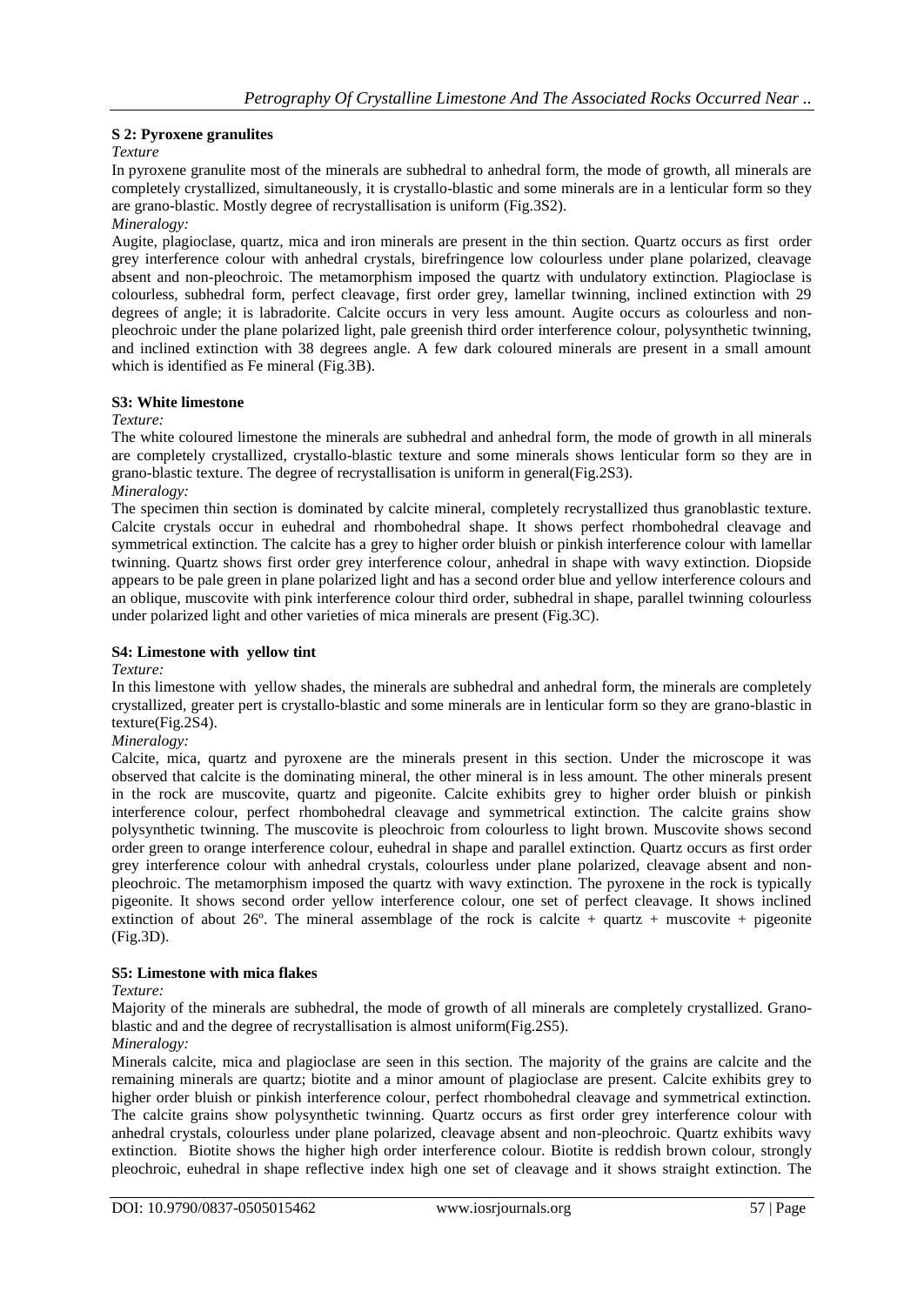feldspar occurring in the rock is plagioclase which is typically labradorite. Labradorite exhibits first order grey interference colour along with lamellar twinning bands. The extinction angle of the mineral is about 30º. The mineral assemblage of the rock is calcite + biotite + labradorite +quartz (Fig.3E).

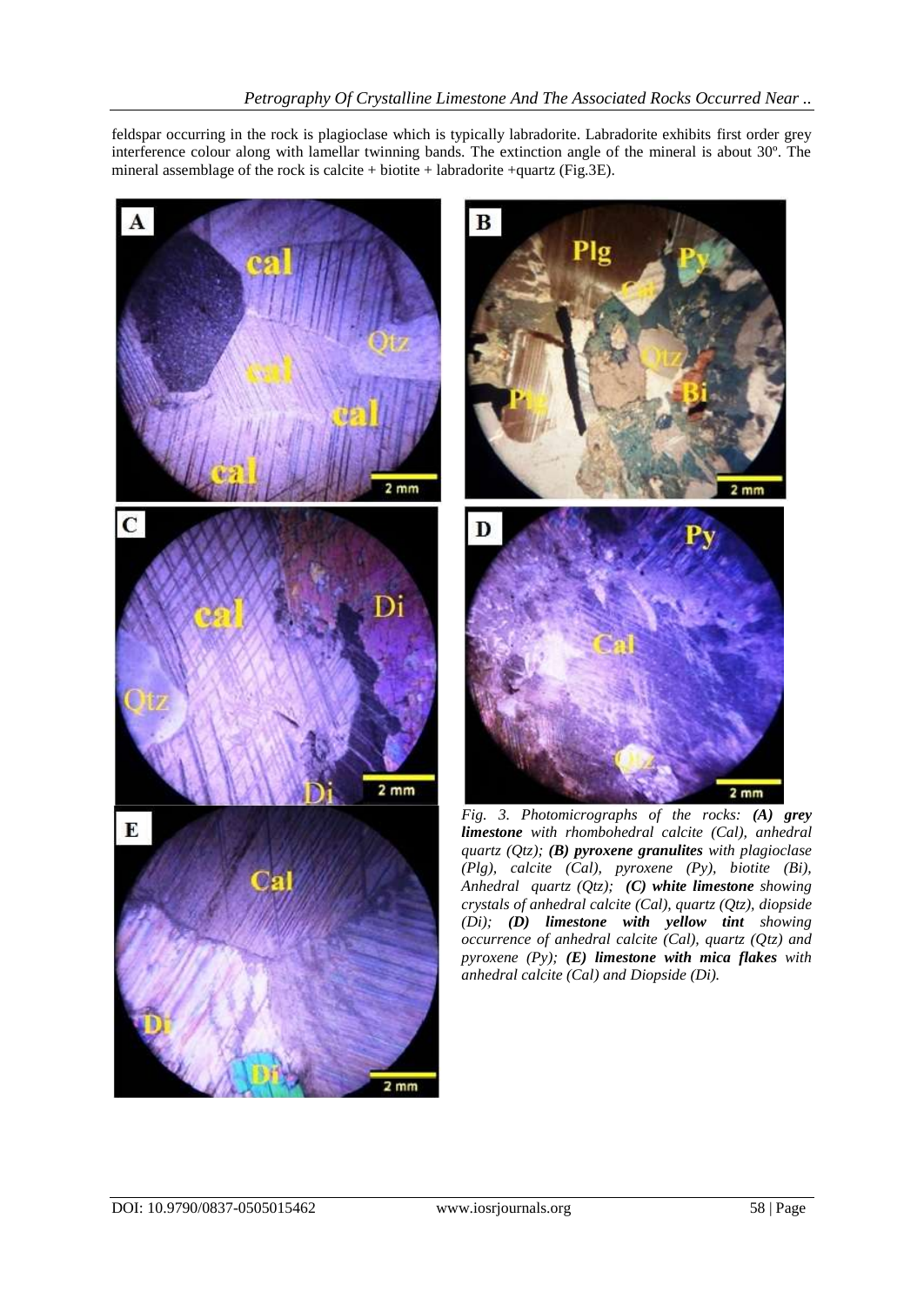## **S6: Amphibolite**

*Texture:*

Exhibiting minerals are subhedral and anhedral formed, the minerals are completely crystallized. Minerals such as biotite, plagioclase and amphibole are present. Some varieties spotting is visible due to incipient crystallization of these minerals segregation. It is viewed as maculose in structure (Fig.2S6). *Mineralogy:*

In thin section, minerals like quartz, mica (biotite), plagioclase, amphibole are present (anthophyllite). Quartz occurred as anhedral crystals with first order grey interference colour, colourless under plane polarized, cleavage absent and nonpleochroic. Biotite shows the higher high order interference colour. Biotite is reddish brown colour, strongly pleochroic, euhedral in shape reflective index high one set of cleavage and it shows straight extinction. The plagioclase feldspar present in this rock is bytownite. Bytownite shows  $1<sup>st</sup>$  order grey interference colour, inclined extinction and albite twinning. Under plane polarized light it is anhedral, cleaved, colourless and non-pleochroic. Anthophyllite, the amphibole mineral present in the rocks presents parallel extinction, colourless, non pleochroic, subhedral shape, higher order green interference colour, high relief, one set cleavage, birefringence moderate the extinction is straight. The mineral assemblage of the rock is quartz  $+$ bytownite + biotite + anthophyllite (Fig.4F).

## **S7: Calc-granulites**

#### *Texture :*

In calc-granulite, the minerals are subhedral formed, recrystallized. In thin section, minerals like calcite, labradorite, quartz, biotite, microcline and sillimanite are present In some parts of patches, thin section are strongly foliated. The foliated grain size differs from fine to medium. The strongly foliated part of the microscope is viewed as "micro folded" and the other part are viewed as mica minerals (biotite). The foliated pa rt gives schistose texture the other part gives the maculose texture (Fig.2S7).

## *Mineralogy:*

Calcite displays the grey to higher order bluish or pinkish interference colour with rhombohedral cleavage and symmetrical extinction. Labradorite shows grey first order, lamellar twinning, and inclined extinction with 30 degrees of angle. Under plane polarized light, it is anhedral, cleaved, colourless and non-pleochroic. Biotite shows the higher high order interference colour. Biotite is reddish brown colour, strongly pleochroic, euhedral in shape reflective index high one set of cleavage and it shows straight extinction. Quartz occurs as anhedral crystals with 1st order grey interference colour, colourless under plane polarized, cleavage absent and nonpleochroic. Microcline exhibits first order grey interference colour, polysynthetic twinning, and subhedral in form and extinction angle of 16 º. Under plane polarized light the microcline is colourless and present perfect cleavage. Sillimanite, prismatic in the form it is colourless, non pleochroic, euhedral, reflective index high, perfect cleavage one set, biaxial negative, sillimanite exhibits lower second order brown. set, biaxial negative, sillimanite exhibits lower second order brown, parallel extinction, birefringence is high and higher relief iron mineral are also present (Fig.4G). The mineral assemblage of this rock is calcite + labradorite + biotite + quartz + microcline + sillimanite + iron

minerals.

#### **S8: Limestone and granulite contact**

#### *Texture:*

The contact rocks minerals are exhibiting subhedral form and complete recrystallization. The mineral grains are medium to coarse.The grains are about the same size and it exhibits the granulose texture. In this thin section intruded mica micro veins are present (Fig. 2S8).

#### *Mineralogy:*

Calcite, quartz, biotite and feldspar minerals are found in the thin section. Under a thin section investigation the major mineral is calcite, plagioclase feldspar, pyroxene, the mica mineral is biotite, quartz, augite and sillimanite are accessory minerals. Calcite displays the grey to higher order bluish or pinkish interference colour, perfect rhombohedral cleavage, polysynthetic twinning and symmetrical extinction, it is dull while observing in the plane polarized. The plagioclase feldspar present in this section is bytownite, which is colourless under plane polarized, subhedral in form, moderate relief, 1<sup>st</sup> order grey interference colour and the angle of extinction is 43°. Biotite shows the higher high order interference colour. Biotite is reddish brown colour, strongly pleochroic, euhedral in shape reflective index high one set of cleavage and it shows straight extinction. Augite occurs as colourless to pale green and pleochroic subhedral and reflective index is high, two sets of cleavage<br>(intersect) greenish vellow  $2<sup>nd</sup>$  order interference colour polysynthetic twinning and inclined (intersect), greenish yellow  $2<sup>nd</sup>$  order interference colour, polysynthetic twinning, and inclined extinction with  $47^\circ$  angle. Sillimanite exhibits prismatic form and colourless nature under plane polarized light. Under crossed Nichols sillimanite exhibits lower second order, parallel extinction, perfect cleavage and higher relief. The mineral assemblage of this rock is calcite + bytownite + biotite + quartz + augite + sillimanite (Fig.4H).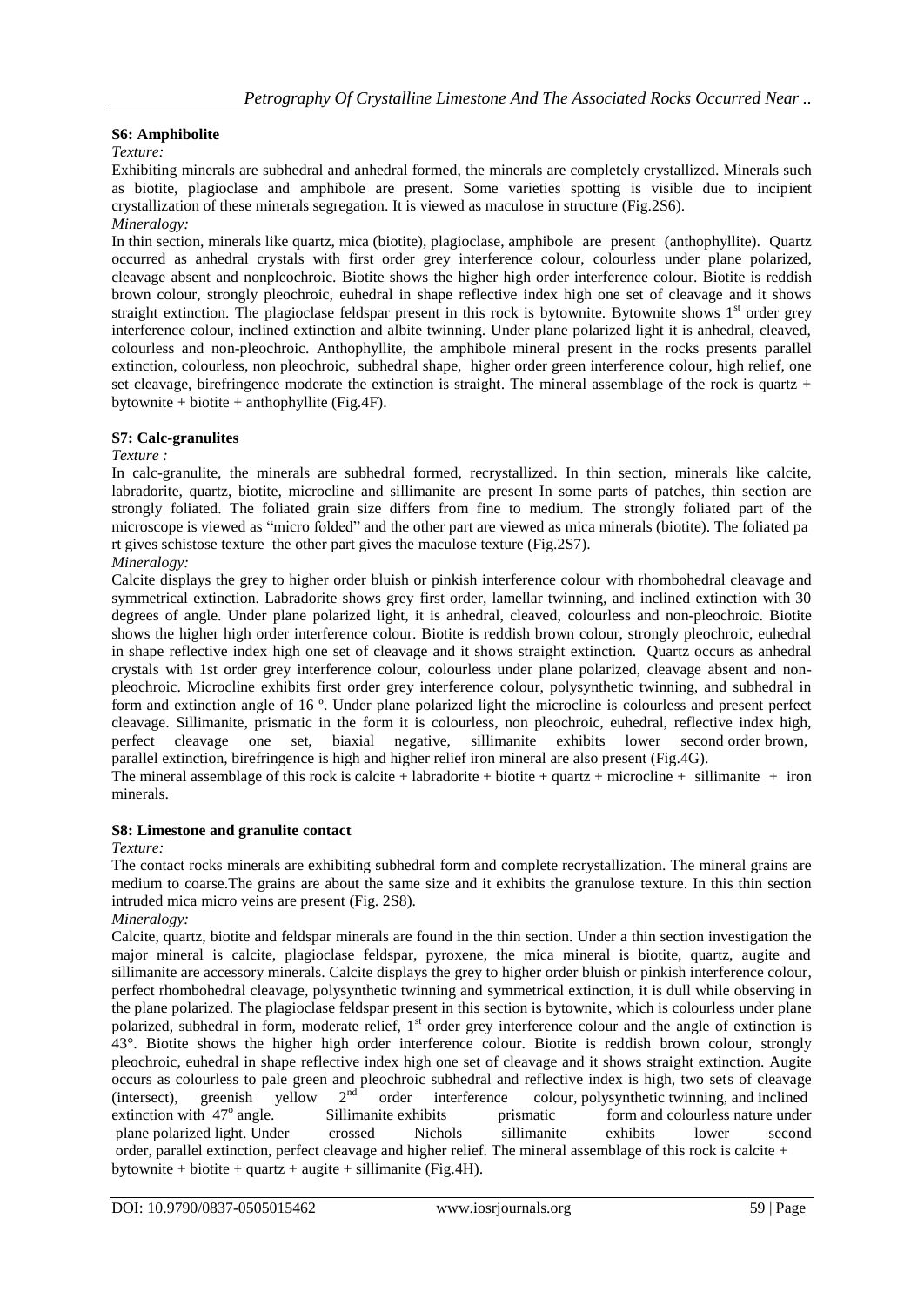## **S.9: Crystalline limestone**

#### *Texture:*

In the crystalline limestone, the minerals are exhibiting subhedral shape and complete recrystallization. The crystal sizes differ from medium to coarse grained. It is granular in texture (Fig.2S9). *Mineralogy:*

The mineralogy of crystalline limestone contains minerals like calcite, mica, quartz and pyroxene. The thin section study shows that calcite is a dominating mineral. Other observed minerals are pyroxene, sillimanite, the mica minerals such as muscovite and biotite, the pyroxene mineral like diopside. Calcite under microscopic analysis displays the grey to higher order bluish or pinkish interference colour, perfect rhombohedral cleavage, polysynthetic twinning, symmetrical extinction colourless and under plane polarized in thin section it is cloudy. Biotite shows higher second order interference colour. Biotite is euhedral in shape and it shows parallel extinction. It is brown to reddish brown colour under plane polarized light and it is pleochroic. In plane polarized light muscovite is pleochroic from colourless to light brown. Muscovite shows 2<sup>nd</sup> order green to orange interference colour, euhedral in shape, parallel extinction. Diopside, which appears to be pale green in plane polarised light, subhedral in shape, has a 2<sup>nd</sup> order blue interference colour and an extinction angle of 39°. Sillimanite, prismatic in form it is colourless under plane polarized light. Under crossed Nichols sillimanite exhibits lower second order, parallel extinction, perfect cleavage and higher relief (Fig.41). lower second order, parallel extinction, perfect cleavage and higher relief (Fig.4I). The mineral assemblage of this rock is calcite + biotite + muscovite + diopside + sillimanite.



*Fig. 4. Photomicrographs of the rocks: (F) amphibolite showing the occurrence of anhedral quartz (Qtz) amphibole mineral anthophyllite (Ant)and biotite (Bi);(G) calc-granulites showing sillimanite (Sill), quartz (Qtz), biotite (Bi); (H) limestone and granulite contact exhibiting plagioclase (Plg), rhombohedral calcite(Cal), pale blue augite(Au) And (I)crystalline limestone with calcite, biotite, muscovite, diopside and sillimanite*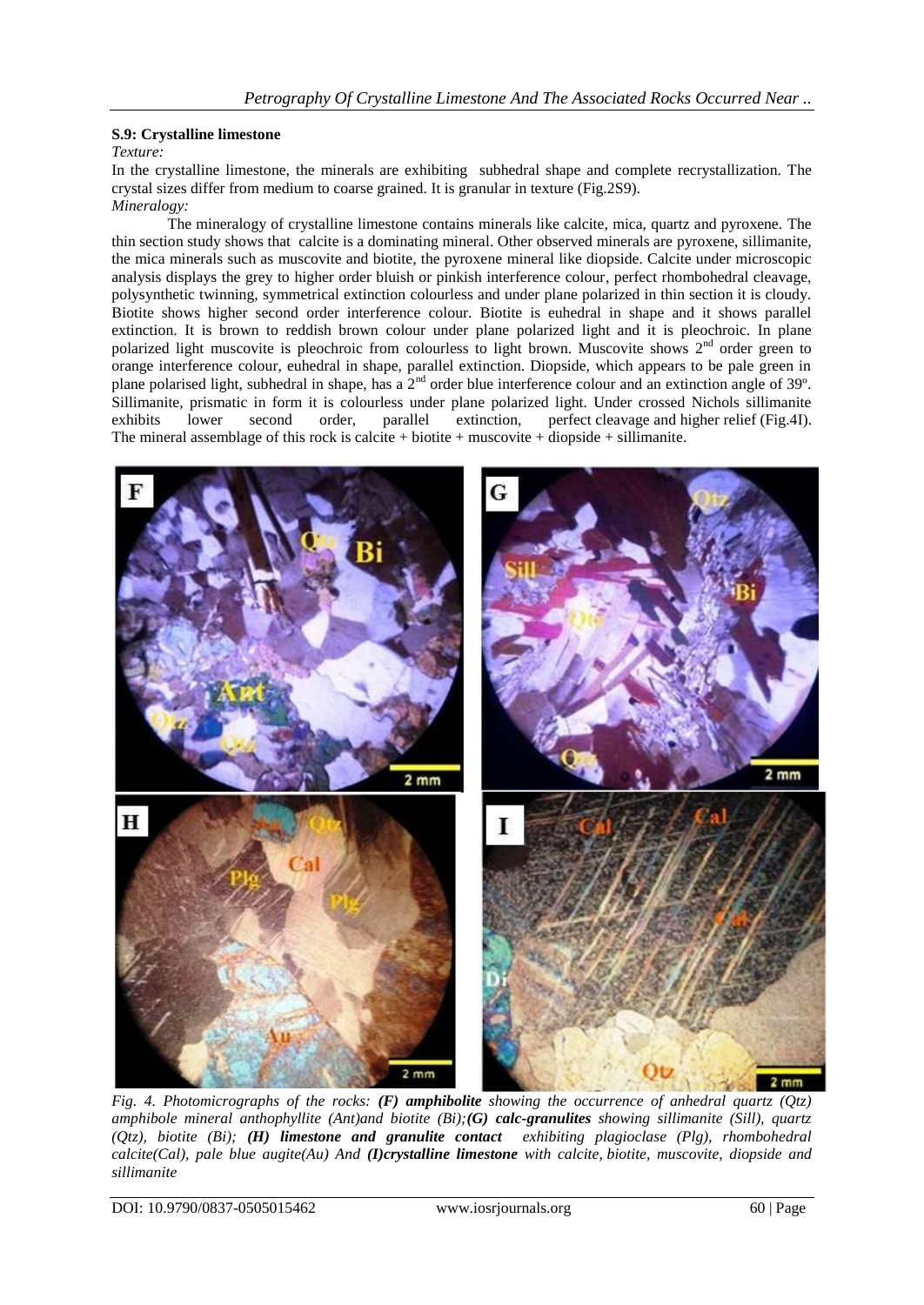#### **V. Discussion**

Limestone and the associated rocks were taken near the Uthapanaickanoor Village of Usilampatti Block, Madurai District was studied under light polarized microscopy for the petrographical characteristic assessment. Among the samples, limestone samples were classified according to their colour appearance. In samples, the mineral assemblage contains calcite+diopside + plagioclase + quartz and pyroxene, which indicates amphibolites to granulite facies of metamorphism (Turner et al., 1939). The texture is mainly dominated by granular and granoblastic which is also associated with granulites facies. Yardley (1990) states that due to metamorphic process, calcite is recrystallised to produce a coarse grain size and calcite crystals are susceptible to extensive textural changes due to the recrystallisation of calcite and often a preferred orientation. Granulite is a metamorphic rock and from a granulites facies terrain exhibiting the characteristic of granulite facies mineral assemblages. Anhydrous mafic minerals are modally more abundant than hydrous mafic minerals. Muscovite is absent in such rocks. Characteristic is the occurrence of metamorphic orthopyroxene in both mafic and felsic rocks. The term is not used for marbles and ultramafic rocks in the granulite facies terrain (Bucher and Grapes, 2010). The texture in study area thin section are dominated by granuloblastic, which can arise three reasons: the regional metamorphism of low stress type that doesn't give dimensional or lattice preferred orientations, the syntectonic phase of normal regional metamorphism followed by prolonged post tectonic crystallisation which abliterates the dimensional preferred orientation and replaces by a surface energy controlled granuloblastic texture and certain minerals mainly feldspars but also quartz, scapolite and calcite displaying negligeable to slight tendencies to form elongated crystals (Spry, 1969). Lack of major element zoning in garnet analysed in the different rock types from the study area suggests that temperatures of metamorphism exceeded 650°C, the temperature at which growth zoning is typically homogenized by volume diffusion (Tracy, 1982). The occurrence of orthopyroxene in metasedimentary rocks may suggest the granulite facies conditions, typically estimated at >700°C (Turner, 1971; Philpotts, 1990) or >800°C according to Pattison et al., (2003). The gneissic rocks (gneissose texture) of the study area exhibits high stress and strain with numerous folding which indicates that the study area underwent for high deformation.

#### **VI. Conclusion**

The present paper deals with the petrographical characteristics of the crystalline limestone and the associated rocks occurring in the study area. The petrographical investigations of the study area rocks revealed that the accustomed minerals calcite, quartz, pyroxene, plagioclase, mica, amphibole etc. Majority of the samples exhibiting the mineral assemblage of calcite + diopside + plagioclase + quartz + pyroxene and hornblende which indicates amphibolite to granulite facies of metamorphism. From the petrographical studies it is observed that the rock samples grains are equigranular granoblastic texture which indicates uniform recrystallization. A few samples shows micro-folded, flaky minerals and the high variation in textures like gneissose, schistose and maculose for the reason that of strong foliation.

#### **References**

#### **Journal Papers:**

- [1] Holdaway, M. & Lee, S.M., Fe–Mg cordierite stability in high-grade pelitic rocks based on experimental, theoretical, and natural observations. Contributions to Mineralogy and Petrology, 63, 175–198, 1977.
- [2] Panda D.K., Sharma N.K., Gotecha S.K., .Mineral Beneficiation potentialities of Archean Limestone for cement manufacture., Proceedings of the International seminar on mineral processing technology, pp 297-302, 2006.
- [3] Pattison, D.R.M., Chacko, T., Farquhar, J. & McFarlane, C.R.M.,Temperatures of granulite-facies metamorphism: constraints from experimental phase equilibria and thermobarometery corrected for retrograde exchange. Journal of Petrology, 44, 867–900, 2003.
- [4] Rosen. O, Desmons. J and Fettes. D, Metacarbonate and related rocks, IUGS [www.bgs.ac.uk/SCMRH](http://www.bgs.ac.uk/SCMRH), 2007.
- [5] Tracy, R.J., 1982. Compositional zoning and inclusions in metamorphic minerals. Reviews in Mineralogy and Geochemistry, 10, 355–397.
- [6] Turner F. J. Hornblende gneisses, marbles and associated rocks from Doubtful Sounds, Fiordland. Transitions of the Royal Society of New Zealand; pp.570-598, 1939.
- [7] Turner Francis J., 1971, Petrographic character of classic marbles, Contributions of the University of California Archaeological Research, pp. 34-42.

#### **Books:**

- [8] Alan Spry, Metamorphic textures, 1<sup>st</sup> edition, Elsevier, 1969.<br>[9] Bucher Kurt and Grapes Rodney, Petrogenesis of metamorphic
- Bucher Kurt and Grapes Rodney, Petrogenesis of metamorphic rocks., 8<sup>th</sup> ed.; Springer, eISSBN:978-3-540-74169-5.
- [10] Daubrée, Études synthétiques de géologie expérimentale., Tome I, 1867, pp. 236-46.
- [11] Philpotts Anthony R. and Ague Jay J., .Principles of igneous and metamorphic petrology, 2nd ed., Cambridge Universty Press, 2010.
- [12] Yardley Bruce W.D., Introduction to metamorphic petrology, Longman Earth science series, 1990.
- [13] NCB, Comprehensive appraisal of cement grade limestone deposits of India, New Delhi, 1985.